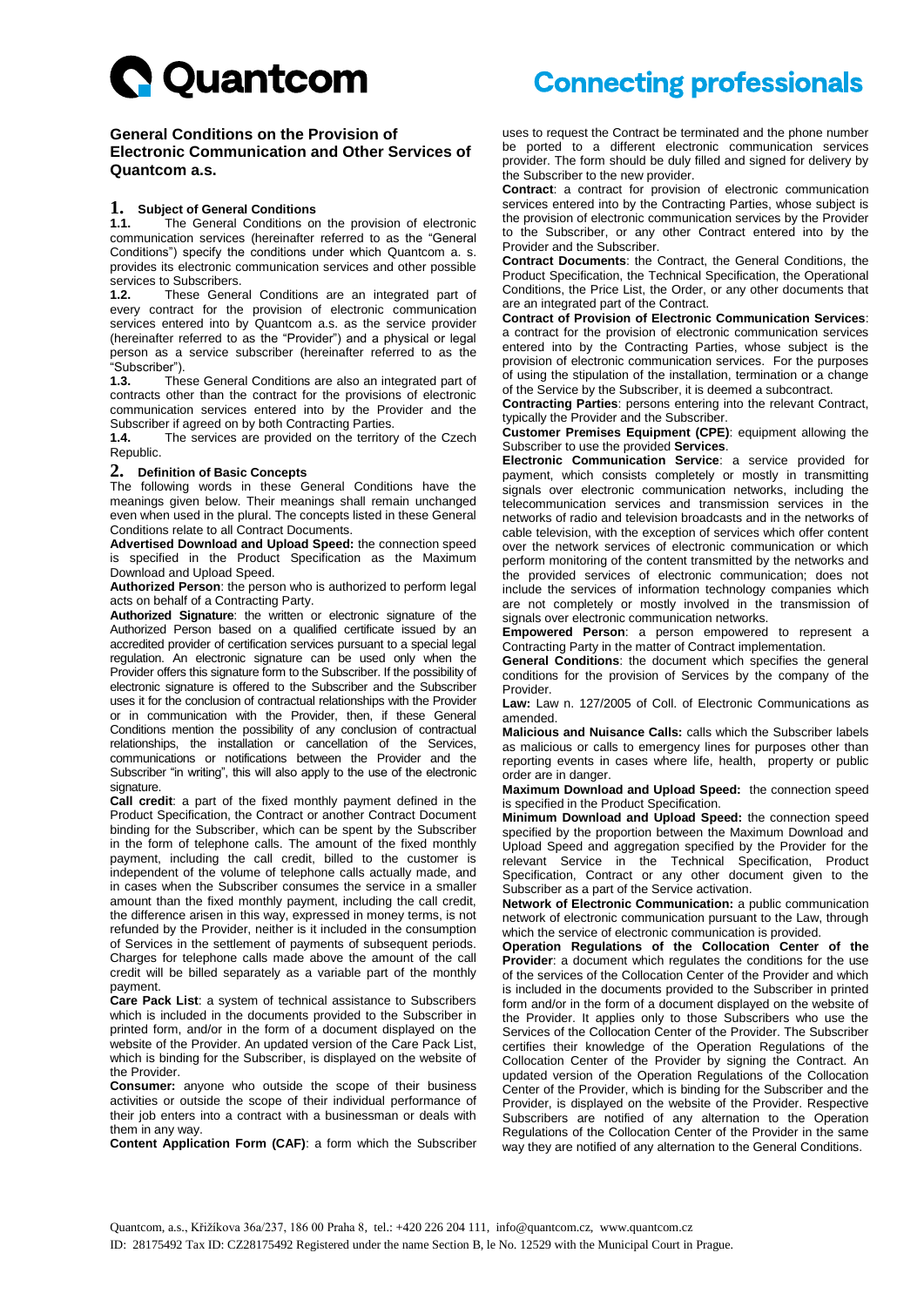

**Order:** a document which is included in the Contract and lists specifically, technical and business conditions of the provision of the Service, charges for the Service and other data. If this data is already listed in the Contract, the Product Specification or the Technical Specification, the Order is not an integrated part of the Contract. The Order can be altered on the basis of an agreement between the Contracting Parties, on the basis of another written order made by the Subscriber (by letter, in electronic form, by fax or in a combined way) and certified by the Provider, or owing to a change of prices listed.

**Price List**: a contractual document, which states the prices for specific services. An updated Price List is displayed on the Provider's website.

**Product Specification**: a document which is included in the Contract and specifically lists the technical and business conditions of the provision of the Service, charges for the Service and other data. If this data is already listed in the Contract, the Order or the Technical Specification, then the Product Specification is not an integrated part of the Contract. The Product Specification can be altered on the basis of an agreement between the Contracting Parties, on the basis of another written order made by the Subscriber (by letter, in electronic form, by fax or in a combined way) certified by the Provider, or owing to a change of prices listed. For the purposes of using the stipulation of the installation, termination or change of the Service by the Subscriber, the Product Specification is deemed a subcontract.

**Provider:** the Provider of the Services is Quantcom a.s., IC: 28175492, with its registered office at Křižíkova 36a/237, Praha 8 - Karlín, PSČ 186 00, Section B, File 12529 of the Business Register at the Municipal Court in Prague.

**Service**: the service of electronic communication provided by the Provider to the Subscriber on the basis of the Contract and/or other Contract Documents. Service can also be the provision of another service – a service with added value, performance of work, lease or delivery of an item, pursuant to the law n. 89/2012 of the Civil Code as amended.

**Subscriber**: anyone who has entered into a Contract on the provision of Services with the Provider. In the Contract Documents effective before 1 April, 2010, referred to as "User".

**Technical Specification:** the document which is included in the Contract and lists, particularly the technical and business conditions of the provision of the Service, charges for the Service and other data. If this data is already listed in the Contract, the Order or the Product Specification, the Technical Specification is not included in the Contract. The Technical Specification can be altered on the basis of an agreement between the Contracting Parties, on the basis of the Subscriber's written order (by letter, in electronic form, by fax or in a combined way) certified by the Provider, or owing to a change of prices listed.

**The Service Level Agreement (SLA)** states guaranteed Service availability from the Provider under the conditions stated by the Provider, guaranteed repair time in the case of Service delivery outage, and the term of Service provision. The SLA also defines processes for Service delivery, the solutions for errors which can occur in the delivered Service, planned outages and solutions for emergencies. The steps and processes are obligatory for both the Provider and the Subscriber. The variants and extent of the SLA are on the website of the Provider. The Subscriber is entitled to make a choice from among the offers of SLA variants listed on the website of the Provider and order the chosen SLA variant by signing the Product Specification and marking the SLA variant. With both Contracting Parties signing the Product Specification with the SLA variant, the Service Level Agreement published on the website of the Provider shall become obligatory for both the Provider and the Subscriber. The Provider reserves the right to unilaterally change the extent of the individual SLA variants, the names of the individual SLA variants, the range of choices of SLA, or to completely terminate an SLA variant if it is put into force for both parties by releasing an updated version of the SLA offer on the website of the Provider, with which the Subscriber explicitly agrees. The Provider may also enter into an individual SLA with the Subscriber with a different extent of rights and obligations.

# **Connecting professionals**

The Provider shall meet his commitments arising from the SLA if the Subscriber follows the steps and commitments, and fulfils all of its obligations related to the SLA published on the website of the Provider. By signing the Product Specification with an SLA variant, the Subscriber shall therewith declare that they appropriately and fully read all of the conditions of the SLA posted on the website.

### **3. Validity and Effectiveness of Contract**

**3.1.** The Contract can be entered into by written or electronic form. The Contract shall become valid upon its acceptance by the Authorized Persons of the Contracting Parties, i.e. by signing the Contract or by confirming the electronic form by the Provider. The Contract shall come into effect on the day of its acceptance by the Authorized Representatives of both Contracting Parties, unless the Contracting Parties have agreed differently in the Contract.

**3.2.** In cases where the Provider offers a publicly accessible service of electronic communication or provides connection to a public communication network, it enters into a contract with the Subscriber for a definite period and this period, with the first contract closed for a specific service of electronic communication, shall not exceed 24 months. When offering an accessible service of electronic communication or providing connection to a public communication network, the Provider is also obliged to allow its Consumer to enter into a contract for a period of up to 12 months, which does not exclude the possibility of entering into a contract for a longer period should the Consumer request it.

**3.3.** When closing or changing a contract of the provision of a publicly accessible service of electronic communications, or the access to a public communication network using the means of remote communication, the Provider shall immediately inform the Subscriber of the legal extent after closing the contract in writing, in electronic or printed form. The period for the Subscriber to withdraw from the contract, its change closed out of the common business premises, or using the means of remote communication, shall commence on the day following the day this information is handed over.

### **4. Service Installation**

The installation or change of the Service and, thereby, also the claim of the Contracting Parties for the performance, shall start upon the written notification of the Subscriber by the Provider of the Service installation and change, or upon the first use of the Service by the Subscriber. The day of installation shall be based upon which of the above stated facts occurred first. The notification of service installation or a change is made by letter, in electronic form, by fax or in a combined way; the notification shall come into effect upon its provable posting by the Provider; for the purposes of this Contract, the Subscriber shall be fully responsible for the functional and accessible addresses or contact numbers to which the notification is sent. The Subscriber is provided the specific Services on the basis of an Order, a Product Specification, or Technical Specification.

**4.2.** If the Subscriber is duly notified in writing to give coordination in the installation or activation of the service and does not give any necessary coordination within the specified term, which is not shorter than 10 days, the Provider, after expiry of the deadline, shall be entitled to invoice the Subscriber for the agreed service from the first day following the day the deadline expired, as for a duly installed service.

4.3. By the authorized signature of the Order, the Product Specification or the Technical Specification, a subcontract arises. The Contracting Parties are entitled to alter, withdraw from or terminate the Contract, either the Contract as a whole or specific Services provided on the basis of the Order, the Product Specification or the Technical Specification in accordance with the procedures of these General Conditions. The end of a subcontract entered into within the Contract shall not automatically terminate other subcontracts entered into within the Contract on the basis of the Order or the Specification, or other contracts entered into within the Contract. The end of the Contract shall terminate other subcontracts entered into within it.<br>4.4. The Provider is entitled

**4.4.** The Provider is entitled to make the alteration of a specific Service conditional on the payment of outstanding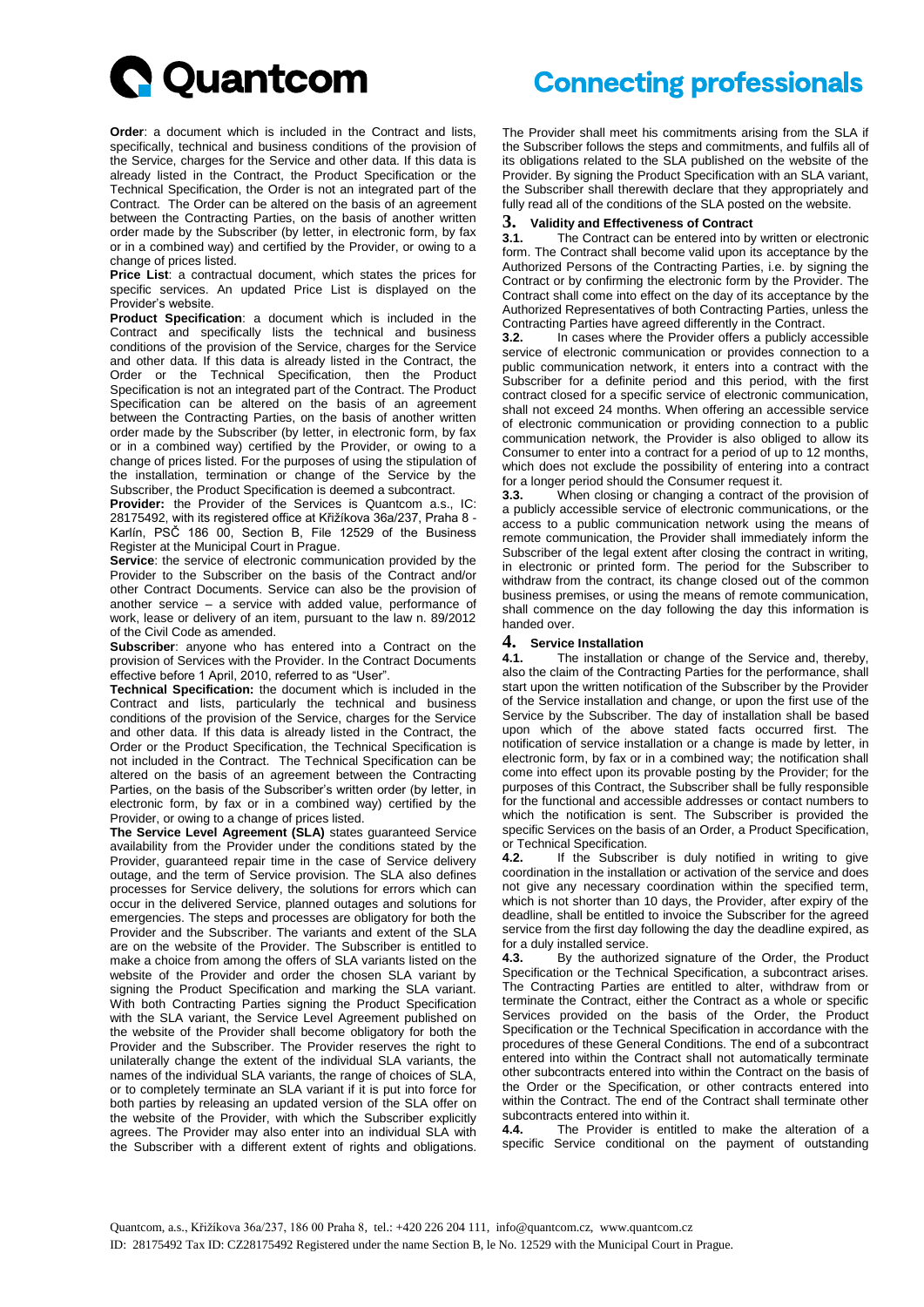

charges for the provided Services.

**5. The Rights and Obligations of the Provider**

#### **5.1. The Provider is obliged:**

**5.1.1.** To install and provide Services to the Subscriber who requests them, and this shall be done in accordance with the Contract and other Contract Documents; the Provider is not responsible for the content of transmitted messages through any provided Service;

**5.1.2.** To enable the Subscriber to become acquainted with the valid Contract Documents for the Service ordered by the Subscriber;

**5.1.3.** To inform the Subscriber about substantial changes in the Contract of the Provision of Electronic Communication Services, the General Conditions, the Price List, the Product Specification, and the Technical Specification at least one month prior to such a change coming into effect; this shall be done in electronic form (by email or by publishing it on the website of the Provider) unless agreed upon differently by the Contracting Parties.

### **5.2. The Provider is entitled:**

**5.2.1.** To make unilateral alterations to the prices of the provided Services on the grounds of an alteration to the prices of inputs, as a consequence of legislative changes, on the basis of the intervention of the regulator, or as a consequence of changes in the overall evolution of the telecommunication market, any time throughout the course of a calendar year, and in an amount corresponding to the published inflation rate for the previous period, without such a price increase meaning an alteration to the Contract, the Order, the Product or the Technical Specification;

**5.2.2.** To make unilateral alterations to the General Conditions; the Subscriber shall be notified of such alterations in writing; written notification can also be made by electronic mail, fax or in the billing for services. In the case of disputes, the Provider shall be considered to have fulfilled its obligation by having sent notification to the Subscriber at its last known address, telephone number or electronic mail contact. The rights and obligations of the Subscriber related to the alteration to the General Conditions are determined by Law;

**5.2.3.** To make alterations to the functions of the Service or to cancel the Service entirely. The Provider is obliged to notify of the cancellation of the Services at least two months in advance;

**5.2.4.** To change subscriber line numbers in urgent technical cases, even without the approval of the Subscriber. Any change shall be made only after prior notification by the Provider to the Subscriber;

**5.2.5.** To use legal means for verifying the credibility of the Subscriber and its ability to meet its obligations, with which the Subscriber agrees;

**5.2.6.** To limit the provision of the Services pursuant to Article 12 of the General Conditions.

### **6. The Rights and Obligations of the Subscriber**

**6.1. The Subscriber is obliged: 6.1.1.** To use the Service in accordance with the Contract and the relevant legal regulations. If the Subscriber is not the User of the Electronic Communication Service and provides the Electronic Communication Service to third parties, it is obliged to meet the legal obligations, particularly the obligations imposed by the Law on a provider of a network and/or

on a provider of an electronic communication service; **6.1.2.** To pay the price for the provided Service duly and in time;

**6.1.3.** To connect only equipment which has valid technical and safety certificates obligatory in the Czech Republic and which is capable of receiving the Service

# **Connecting professionals**

to the equipment of the Provider or the access provider. The Subscriber shall be responsible for the condition and setup of the equipment which it connects to the equipment of the Provider or the access provider, including the setup of parameters;

**6.1.4.** To take care of the CPE which it has in use with the care of a good housekeeper; to immediately report its theft or damage to the Provider and, in the case of damage to the CPE to provide the Provider with any cooperation needed;

**6.1.5.** To not make any intervention in the equipment of the Provider, change parameters of the Service or take any steps to limit other Subscribers of the electronic communication network without the written approval of the Provider;

**6.1.6.** To make written certification of the acceptance of the CPE provided by the Provider for performance of the Service; the equipment shall all the time remain the property of the Provider, unless otherwise agreed by the Contracting Parties. The Subscriber shall return the equipment without delay to the Provider upon termination of the contractual relationship between the Contracting Parties. In case of doubt in regard to the termination of the contractual relationship, the Contracting Parties will follow the opinion of the Provider until the settlement of the controversial situation, unless otherwise agreed upon by the Contracting Parties;

**6.1.7.** To immediately report to the Provider of any known facts which could negatively influence the provision of the Service;

**6.1.8.** To report in writing any changes in its identification data which form a necessary part of the Contract within 14 days from the date such changes come into effect; in a case where these obligations are not met, the Subscriber shall be liable for any damages that arise;

**6.1.9.** To provide the Provider with the cooperation needed;

**6.1.10.** To procure the approval of the building owner for the execution of construction and installation work necessary for the operation of the Service. The Subscriber is also obliged to procure the other documents for the execution of project documentation and for the acquisition of all necessary permits. In a case where the approval of the building owner or the person authorized by the building owner is withdrawn, the Provider is not responsible for any delay in the supply of the Services and the damage caused to the Subscriber, while the contractual relationship and the Provider's related right to performance by the Subscriber continues to exist, unless otherwise agreed upon by the Contracting Parties. The Subscriber is obliged to provide or procure, without charge to the Provider, premises suitable for the placement of the equipment necessary for the Service provision throughout the entire period of the validity of the Contract. The Subscriber is obliged, at its own cost, to connect the equipment to the power supply as determined by the manufacturer and to secure it against damage or theft. Conversely, the Provider is not responsible for any delay in supply of the Services and damage caused to the Subscriber, while the contractual relationship and the Provider's related right to performance by the Subscriber continues to exist, unless otherwise agreed upon by the Contracting Parties;

**6.1.11.** To facilitate access to the Provider to the equipment of the Provider located on the premise of the Subscriber for the purpose of maintenance, repair or exchange;

**6.1.12.** To give the Provider or the persons authorized by the Provider any necessary coordination in the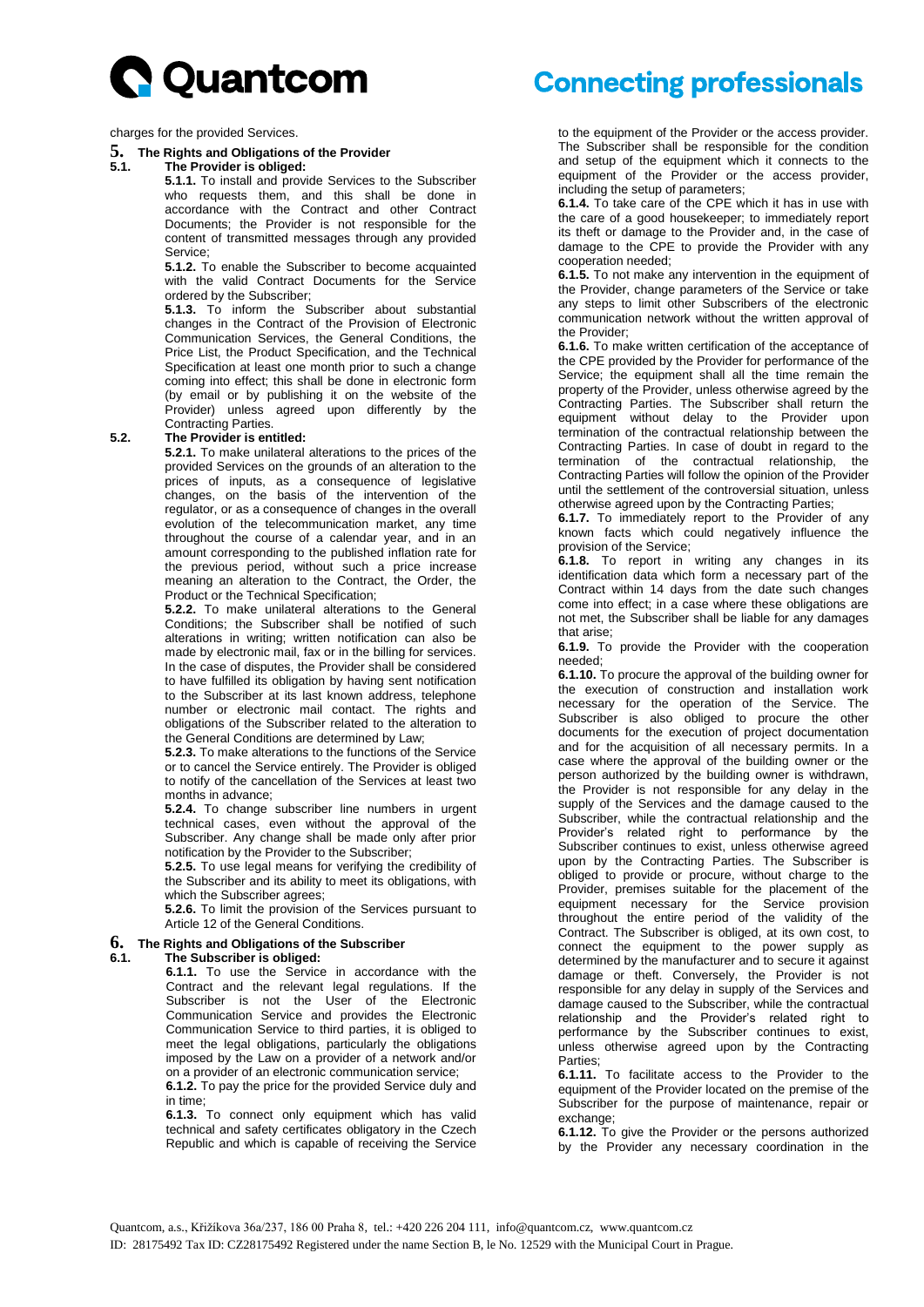

installation and de-installation of the respective communication equipment and elimination of defects therein; the Subscriber shall indicate to the Provider or to the person authorized by the Provider any heavycurrent, gas supply, water supply and other installations that are not immediately visible;

**6.1.13.** To prevent any third parties from accessing the provided Services, unless otherwise stated in the Contract;

**6.1.14.** To use the services and networks of the Provider in the proper and standard way, including following the principles of netiquette and to reasonably prevent the services and networks of the Provider from being misused.

#### **6.2. The Subscriber is entitled:**

**6.2.1.** To use the Service in accordance with the Contract and the relevant legal regulations; **6.2.2.** To request a change in the Contract;

**6.2.3.** To contact the Provider with comments and requests;

**6.2.4.** To require compliance with the parameters specified in the Technical Specification and/or Product Specification within the Provider's network.

**6.2.5.** To lodge a claim against the extent and quality of the Service and the price charged.

#### **7. List of Subscribers of Public Telephone Service,**

#### **Information on Subscriber Numbers**

**7.1.** In the Contract or other Contract Documents, the Subscriber may agree to the Provider processing and keeping its identification data and its release to the Provider for the purpose of issuing a unified telephone directory. The data processed according to the previous sentence may also be used by the Provider for the purpose of information services on the Subscriber telephone numbers, or possibly for the publishing of a telephone directory of Subscribers of the Service. This data shall be provided to the extent with which the Subscriber has previously agreed. Publishing, correction, verification and removal of the Subscriber's data in the telephone directory is free of charge.

**7.2.** Identification data according to Article 7.1 is a name, or names, surname, or pseudonym, permanent address, telephone number, and electronic mail address. When a physical person is doing business, the registered address is added to the identification data. Identification data also comprises the business firm or name of a legal entity not involved in a business undertaking, address of headquarters or address of affiliate branch, address and telephone number of place of business and

electronic mail address.<br>**7.3.** When signing **7.3.** When signing the contract, the Subscriber can determine which identification data will be listed in a public directory. If the Subscriber wants to alter, correct, verify or completely remove the extent of its identification data in the public directory, they shall do so in written form posted to the Provider.

**7.4.** A correction or alteration of data for the purposes of a certain edition of a telephone directory will be reflected in the specific edition of the telephone directory only when the Provider receives this information before the deadline for documents for the respective edition of the telephone directory. In the opposite case, the alteration will be reflected in the following edition of the telephone directory.

## **8.** Portability of Telephone Number<br>**8.1.** The portability of a telephone

**8.1.** The portability of a telephone number (§ 34 of the law) and the selection of service provider (§ 70 of the law) is secured by the electronic communications operator of the network to which the CPE of the Subscriber is connected, in accordance with the valid legal regulations, specifically, General Provision n. OOP/10/10.2012-12. If the Subscriber asks for the telephone number from another service provider to be ported to the electronic communications network of the Provider, the Provider is obliged to secure the porting in accordance with legal regulations. To port the telephone number from another electronic communications service provider, the Subscriber has to deliver a

# **Connecting professionals**

duly signed request of change of service provider (or Content Application Form; hereinafter both referred to as "CAF") to the new Provider, in which the Subscriber gives their identification data, the electronic communications service provider from whom the number is to be ported (hereinafter referred to as an "old service provider"), the telephone number whose porting the Subscriber requests, the Subscriber's PAC (Porting Authorization Code) to port the number issued by the old service provider (hereinafter referred to as PAC) and the day as of which the number is to be ported; with all the conditions to port a number fulfilled, the new Provider shall promptly ensure the execution of all steps necessary to port a number and inform the Subscriber of the day on which the porting is to take place and which is, at the same time, the termination date of the contractual relationship with the old service provider. The new Provider is entitled to verify the Subscriber's identity prior to asking the old service provider on behalf of the Subscriber to port the number; having been notified by the new Provider to cooperate, if the Subscriber does not duly cooperate while its identity is being verified, the Subscriber shall be deemed as one that has not requested to port a number. The Provider is responsible for delivering the CAF to the old service provider within 1 business day from the receipt of the CAF, including the Subscriber's PAC, and the termination of the contract pursuant to § 63, Section 12 of the law, and in cooperation with the old service provider the new Provider shall ensure that the provided services continue.

The telephone number will be ported within 2 business days; this period begins on the first business day following the day when the new Provider notified the old service provider of the Subscriber's request, or within a longer period if stated in the Subscriber's request.

**8.2.** The new Provider shall inform the Subscriber about the conditions of porting a telephone number.

**8.3.** Porting a telephone number in accordance with the preceding section can be ordered as part of the creation or a change of the publicly accessible telephone service. The detailed conditions of porting the Subscriber's telephone number to the electronic communications network of the Provider are set out in

the Contract, further Contract Documents and the CAF.<br>**8.4.** The Subscriber is entitled to ask another **8.4.** The Subscriber is entitled to ask another electronic communications provider as a new provider to accept its request to port its number and handle it with the Provider as the old service provider. In this case the Subscriber shall file a request to the new provider with all requisites stated in Article 8.1 of these General Conditions, arrange a date to port the telephone number and, at the new provider's request, to prove its identity. The telephone will be ported on the  $3<sup>rd</sup>$  business day after the Provider receives the request to port the telephone number from the new provider or on a later business day if it is stated in the request. The Subscriber is also entitled to file the CAF to the Provider; the telephone number will be ported on the  $3<sup>rd</sup>$  business day after the Provider receives an order to port the telephone number from the new provider or on a later business day if it is stated in the order. If the Subscriber's request of change of service provider is not delivered to the new service provider, at the latest, by the fourth working day before the day of termination of the provision of the publicly accessible electronic communications service on the ported telephone number, the telephone number will be ported, it shall not, however, be guaranteed that the provision of the publicly accessible electronic communications service will be discontinued. At the request of the Subscriber using subscribed services which are filed within 30 days from the date of termination of the contract, the Provider as the old service provider shall refund the outstanding balance of the subscription; the refund may include a charge if stated in the contract, with the charge corresponding to the real costs that provably arose on the Provider's side. Unless the Subscriber has arranged it otherwise, by porting the telephone number all services installed on the telephone number shall be cancelled and all contracts of such services terminated as of the end of the day preceding the day the telephone number is ported. **8.5.** If there is a premature termination of the Contract of the Service based on the CAF (particularly within 3 months from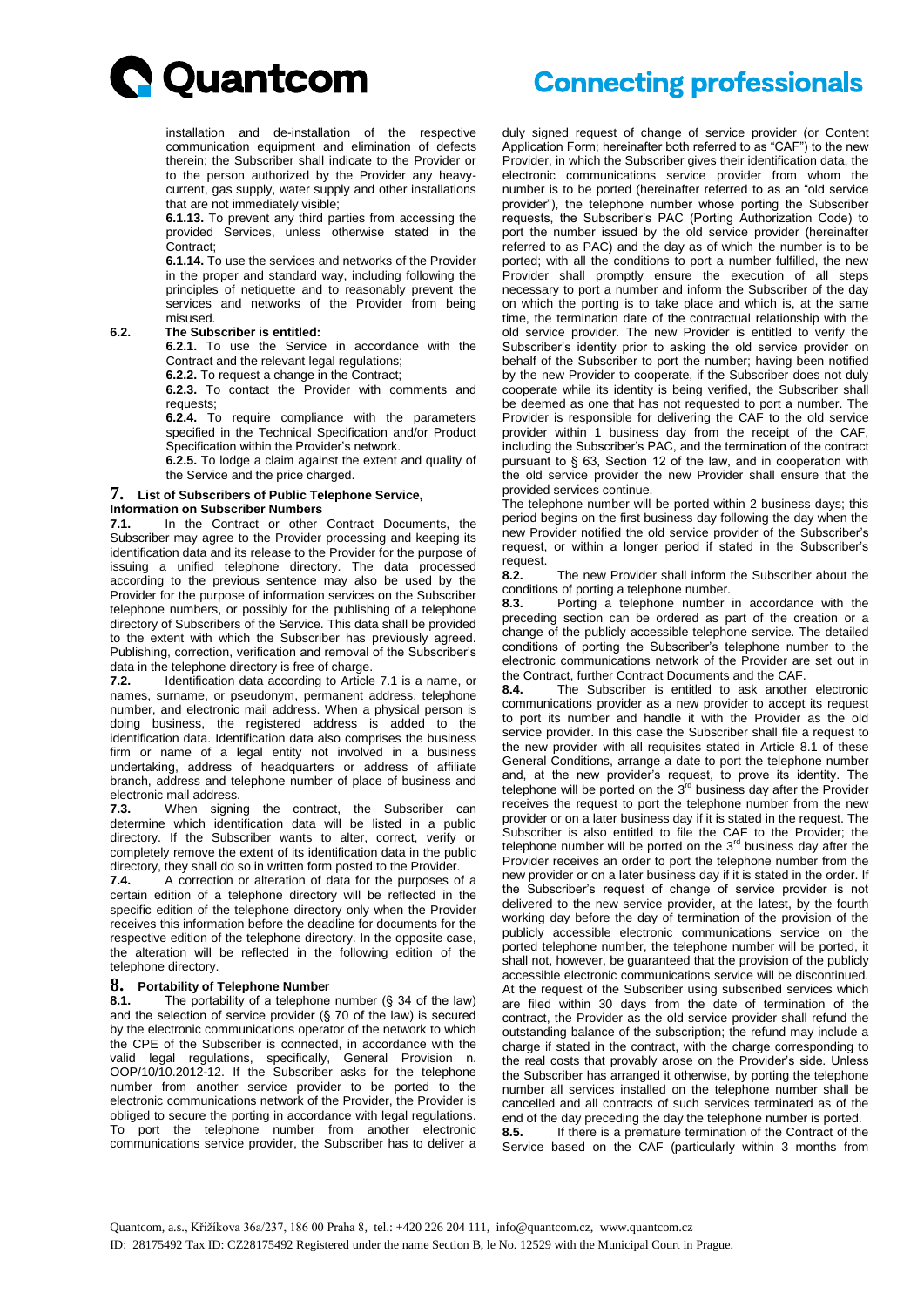

closing the contract and before passing the minimum use period), the Provider has the right to charge, and the Subscriber is obliged to pay, a one-off fee, as set in Article 9.7 of these General Conditions.

## **9. Prices of Services and Payment Conditions**

**9.1.** Prices and payment conditions for the provided Services are specified in the Order, the Product Specification, the Technical Specification or the Services Price List, which is valid as of the day the Contract is signed, or in the Contract itself.

**9.2.** Payment for the Services, with the indicated billing period, will be billed and sent by the Provider to the Subscriber electronically. Electronic billing is always free of charge. The Subscriber always has the right to prompt the Provider to deliver the billing as a postal consignment. For such a delivery, the Provider shall charge a fee as stated in the Pricelist. In case of multiple means of billing delivery, each means shall be considered evidentiary. The bill will be dispatched in such a way as to be delivered to the Subscriber within 15 days after the final day of the billing period. The bill to the Subscribers to whom the Provider provides only the CPS service shall be sent by a postal consignment free of charge unless the Subscriber asks the Provider for an electronic delivery.

**9.3.** The Subscriber is obliged to remit the billed amount to the account of the Provider so that the account of the Provider is credited with the amount on the maturity day, at the latest; otherwise, the Subscriber is in default. The maturity of the billed amount in the case of one-off Services is 14 days; in the case of regular payment, always the 15<sup>th</sup> day of the following month, unless otherwise specified. If the Subscriber does not receive the bill at all or does not receive the bill in time pursuant to the provisions of these General Conditions, the Subscriber is obliged to remit the fixed or lump-sum payments to the account of the Provider before the  $15<sup>th</sup>$  day of the following month. The difference between the payments remitted in this way and the full payments which the Subscriber is obliged to pay for the billed period will be billed by the Provider to the Subscriber on an alternative date. If the Subscriber has remitted the payments pursuant to this article and then received a bill for the full amount which the Subscriber should pay for the billed period, the Subscriber is obliged to pay the difference between the amount of the payment already remitted and the full payment, without receiving a bill for the difference in accordance with this article.

**9.4.** One-off Services will be included by the Provider in the closest billing period following the one-off Service being provided to the Subscriber.

**9.5.** Regular payments are billed from the day of delivery of the Service to the Subscriber retrospectively to the last day of the billing period, unless otherwise stipulated by the Contracting Parties.

**9.6.** In case the Service is paid in advance (known as subscription), the respective amount will be paid on the basis of an invoice - tax document with a maturity of one day before the start of the prepaid period.

**9.7.** In case the Subscriber enters into the Contract, the Order, the Product Specification or the Technical Specification for a fixed period, or committed to using the Service for a certain minimum period, and within 3 months from closing the Contract, the Order, the Product Specification, or the Technical Specification, the Contract, the Order, the Product Specification or the Technical Specification is terminated or cancelled or withdrawn from; the Provider is entitled to charge the Subscriber all payments for the period between the end of the notice period and the expiry of the specified minimum use period or the expiry of a certain period in the amount of:

a) 1/20 of the total of fixed monthly payments remaining up to the end of the agreed length of the contract, or 1/20 of the total of the minimum agreed monthly payments remaining up to the end of the agreed length of the contract, if the Subscriber is a Consumer;

b) the total of fixed monthly payments remaining up to the end of the agreed length of the contract, or the

# **Connecting professionals**

total of the agreed minimum monthly charge remaining up to the end of the agreed length of the contract, if the Subscriber is not a Consumer.

**9.8.** In case the Subscriber does not meet the minimum period of service use - according to Article 9.7 - the Subscriber is given the CPE at an advantageous price and the Provider is entitled to claim reimbursement of the price difference for the CPE, granted at an advantageous price.

**9.9.** In case the Subscriber does not meet the minimum period of service use - according to Article 9.7 - and the Subscriber, upon closing the Contract or the Product Specification, is granted a discount or another advantage to the price for the service, the Provider is entitled to claim reimbursement of the granted discount or another advantage.

**9.10.** Upon signature of the Contract, the Subscriber shall receive the contractual price list of the selected Services or shall be acquainted with the stipulated price for the Services in the Technical Specification for the Service. The Subscriber can ask to be informed about the actual stipulated prices for the provided services in written form at any time while the Contract is valid.

**9.11.** Fixed payments are billed from the day of delivery of the Service to the Subscriber. Fixed payments for an incomplete billing period are calculated as a payment for one day of the billing period multiplied by the length of the incomplete billing period. A payment for one day is calculated as the fixed payment for the billing period divided by the actual number of days in the billing period.

**9.12.** Variable payments are billed on the basis of a measured unit pursuant to the rules specified by the Provider in the Contract, the Order, the Product Specification, the Technical Specification or the Services Price List.

**9.13.** If an alteration is made to the Service, the price for the altered service is charged as of the day of the service alteration.

**9.14.** The Provider is entitled to bill for the payment of all the provided Services on a single invoice (tax document), including the payment for Services provided by a third party, which the Provider is entitled to demand from the Subscriber.

**9.15.** The Subscriber is entitled to include only lawfully granted, acknowledged and indisputable claims against the claims of the Provider, unless otherwise agreed upon by the Contracting Parties.

**9.16.** The Provider is entitled to pass the collection of claims against the Subscriber to a third person. The Subscriber is obliged to deal with this third person as with a properly empowered person of the Provider. All the collection costs of a claim against the Subscriber initiated on behalf of the Provider are borne by the Subscriber.

### **10. Defects, Problems and Service Actions**

After the Subscriber reports a Defect for which the Provider is responsible, the Provider is obliged to immediately start working on its elimination, and to eliminate the defect as soon as possible at its own cost.

**10.2.** If the Subscriber finds a Defect in the Service of the Provider, the Subscriber shall report it without any unnecessary delay to the contact points of the Provider, either by phone, fax, email or in another manner facilitating the identification of the Subscriber. When reporting a Defect, the Subscriber is obliged to identify themselves in a manner which prevents its identity from being mistaken with another Subscriber; if a Defect is not reported in a manner which, at the same time, automatically identifies the Subscriber, to report the Contract number under which the contractual relationship between the Provider and the Subscriber was entered into, and to clearly identify the Service in which the Defect is being reported. If the Subscriber fails to prove the abovementioned identification when reporting a Defect, the Provider is not responsible for the proper and timely elimination of the Defect, and the Provider is entitled to refuse to eliminate the Defect in justified cases until the abovementioned identification of the Subscriber is properly proven.

**10.3.** The Provider is responsible only for Defects and problems on its side. The Provider has the right to charge the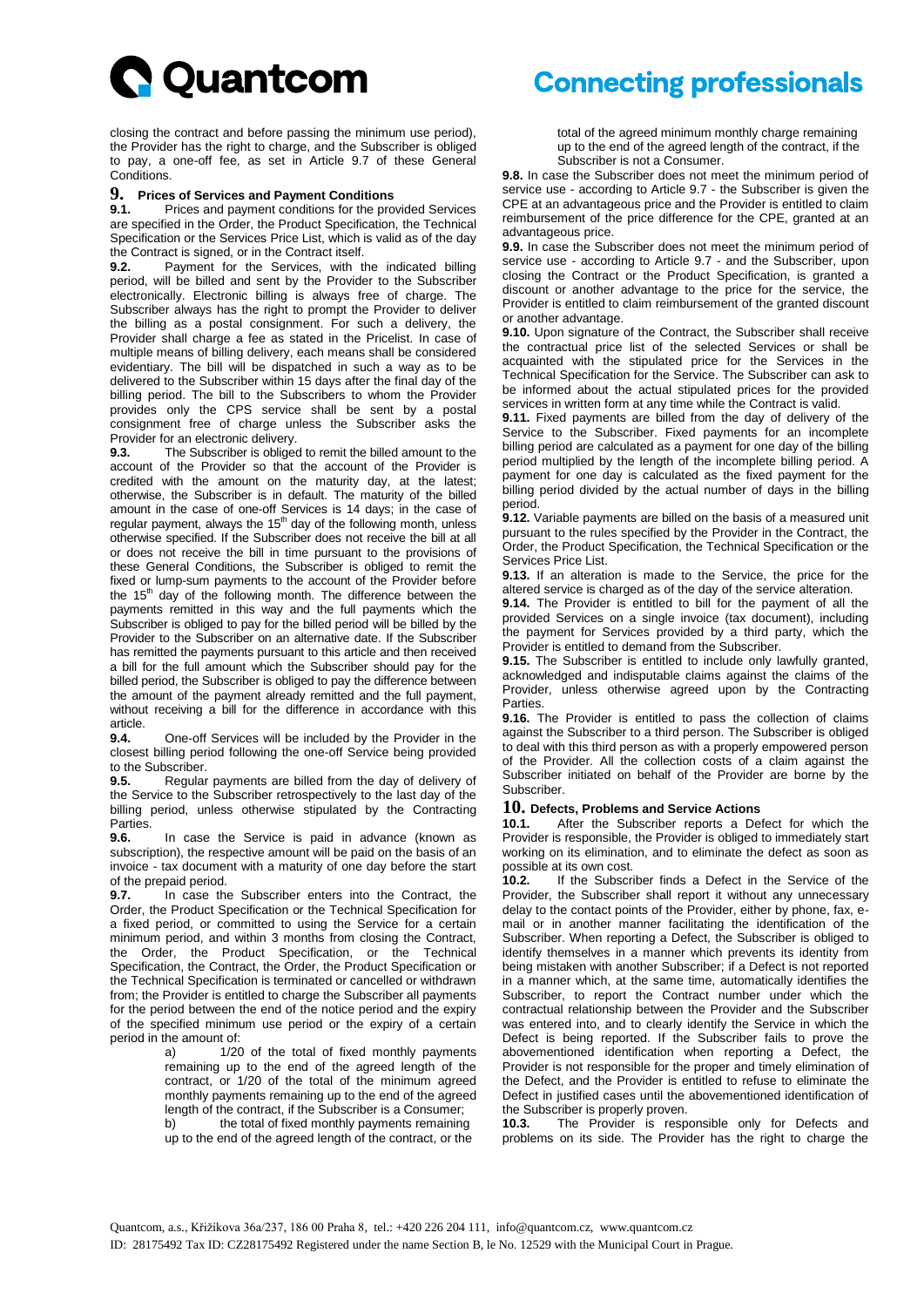

Subscriber the costs of the assessment and elimination of a Defect in cases where it is objectively proven, after the Defect is reported, that the Defect was caused by the Subscriber, or that it did not exist at all.

**10.4.** A Defect is not the interruption of power supply of the equipment of the Provider located on the premises of the Subscriber.<br>10.5. T

**10.5.** The Subscriber is obliged to ensure access for the Authorized Persons of the Provider to the equipment located in the building of the Subscriber so that it is possible to immediately eliminate the Defect. Should the Subscriber fail to do so, the time when it is impossible to work on the elimination of the Defect is not included in the time of the Defect. The Provider has the right to charge the costs caused by the fact that access was not procured to the equipment of the provider in the building of the Subscriber.

### **11. Conditions of Complaints**

**11.1.** The Subscriber has the right to make claims on the quality, scope and the price level of the Service. The Subscriber has the right to make claims on the quality, scope and the price level of the Service. A complaint must be submitted in writing by post, fax, electronically, or in person to the contact places written below. In accordance with § 64 Article 8 of the Law, the complaint must be submitted without unnecessary delay within two months from the date the claimed issue arose, i.e. from delivery of the bill for the Service, or from faulty provision of the Service; the right to claim shall otherwise terminate. Submitting a complaint about the amount of the charged price shall not have the effect of suspending payment obligation and the Subscriber is still obliged to pay the price for the provided Service by the due date of the respective bill, at the latest. In case of an interruption of the Electronic Communication Service operation due to defects of the electronic communication network operated by the Provider lasting continuously for more than 4 calendar days, the Provider shall reduce the prices for the use of the Service by a proportionate part for every day of interrupted operation, unless otherwise agreed upon. However, this applies only when the Subscriber is not responsible for the defect of the electronic communication network. This is conditional on the Subscriber notifying the Provider without any unnecessary delay regarding the occurrence of the defect, or that the Provider learns about the occurrence of a defect in another way and the Subscriber provides essential coordination in the elimination of the defect (e.g. in case of a defect in the connecting line to the termination point or in the termination point). This period is calculated from the day when the Subscriber reported the defect to the Provider or when the Provider learned about the defect in another way.

**11.2.** A complaint can be submitted in writing to the Provider's registered address.

### **12. Limitation and Suspension of Service Provision**

**12.1.** The Provider is entitled to limit or suspend the provision of the Service for essential necessary time for the following reasons:

> **12.1.1.** Preventing from possible network congestion and mitigating the effects of exceptional or temporary network congestion;

> **12.1.2.** Maintenance or repairs of the electronic communication network;

> **12.1.3.** Critical situations, particularly in the sense of § 98 and the Law;

> **12.1.4.** Other major technical or operational situations which make the provision of the Service hard or impossible;

> **12.1.5.** Circumstances excluding liability (Force Majeure);

> **12.1.6.** Maintenance of the integrity and security of the network, the services provided through that network and CPEs;

> **12.1.7.** In the case of the Provider's obligation to comply with an applicable law or a decision of the competent state or judicial authority;

> **12.1.8.** Just suspicion that the Subscriber is using or is

## **Connecting professionals**

going to use the Service in breach of the Contract or legal regulations or misuse of the Service or suspicion of misuse of the Service by the Subscriber or a third person;

**12.1.9.** The Subscriber is in default for the provided Service and has not rectified the situation within 7 days from delivery of the demand for rectification. The Provider is not responsible for any damage or harm thereby caused to the Subscriber. A notification is considered to be provable if sent by the Provider to the Subscriber in a manner identical to that described in Article 9.2 of these General Conditions. By signing the Contract, the Subscriber approves the manner of notification.

**12.2.** Limitation or suspension of the provision of Service for reasons on the side of the Subscriber, particularly for default in payment or not meeting the contractual conditions, shall not limit the claims of the Provider for payment of the prices according to the Contract, the Product Specification, the Technical Specification or other documents.

**12.3.** Immediately after the reasons for limitation or suspension of Service cease to exist, according to the previous articles, the Provider shall resume operation of Service.

**12.4.** In cases of limitation or suspension of Service for reasons on the side of the Subscriber, the Provider is entitled to charge the Subscriber a fee for resuming the limited or suspended Services according to the Services Price List. In specially considered cases, the fee according to this article does not have to be charged from the side of the Provider.<br>12.5 On the basis of a written request

**12.5.** On the basis of a written request by the Subscriber, the Provider shall block all outgoing calls to the telephone numbers as determined by the Subscriber, if such blocking of outgoing calls is not provided by another provider of electronic communication services. This service is charged according to the updated Service Price List.

## 13. **Withdrawal from the Contract**<br>13.1. The Contractual Parties

**13.1.** The Contractual Parties may withdraw from the Contract, effective instantly, i.e. on the day a written withdrawal from the Contract is delivered to the other party, in the case of a major breach of the contractual conditions by the other party or should one of the parties have bankruptcy proceedings imposed or the Contractual Parties enter into liquidation. The Provider is also entitled to withdraw from the Contract in the case that the Subscriber entered into insolvency proceedings. In the case of a minor breach to the Contract or in the case that the prerequisites for an instant withdrawal were not met, the legal stipulations shall be valid.<br>13.2.

**13.2.** For the purposes of this Contract, a major breach to the Contract on the side of the Provider is a case when the Provider repeatedly causes damage to property of the Subscriber which the Provider has taken over from the Subscriber.

**13.3.** It is not considered a major breach to the Contract on the side of the Provider should the Service be suspended or limited for any of the reasons listed in Article 12 of these General Conditions, or for any other generally serious reasons.<br>**13.4.** For the purposes of this Contract, it is c

**13.4.** For the purposes of this Contract, it is considered a major breach of the Contract on the side of the Subscriber should the Subscriber repeatedly and/or seriously fail to meet the contractual conditions. It is considered a major breach to the Contract on the side of the Subscriber should the Subscriber use the Service against the binding legal regulations or against good morals or if there is just suspicion that the Subscriber is misusing the electronic communication network, particularly in the following ways:

> **13.4.1.** The Subscriber intentionally or out of negligence supports of facilitates any illegal activities or becomes involved in them;

> **13.4.2.** The communication of the Subscriber violates the rights to personal protection, disseminates slander, disseminates computer viruses, violates ownership rights and copyrights;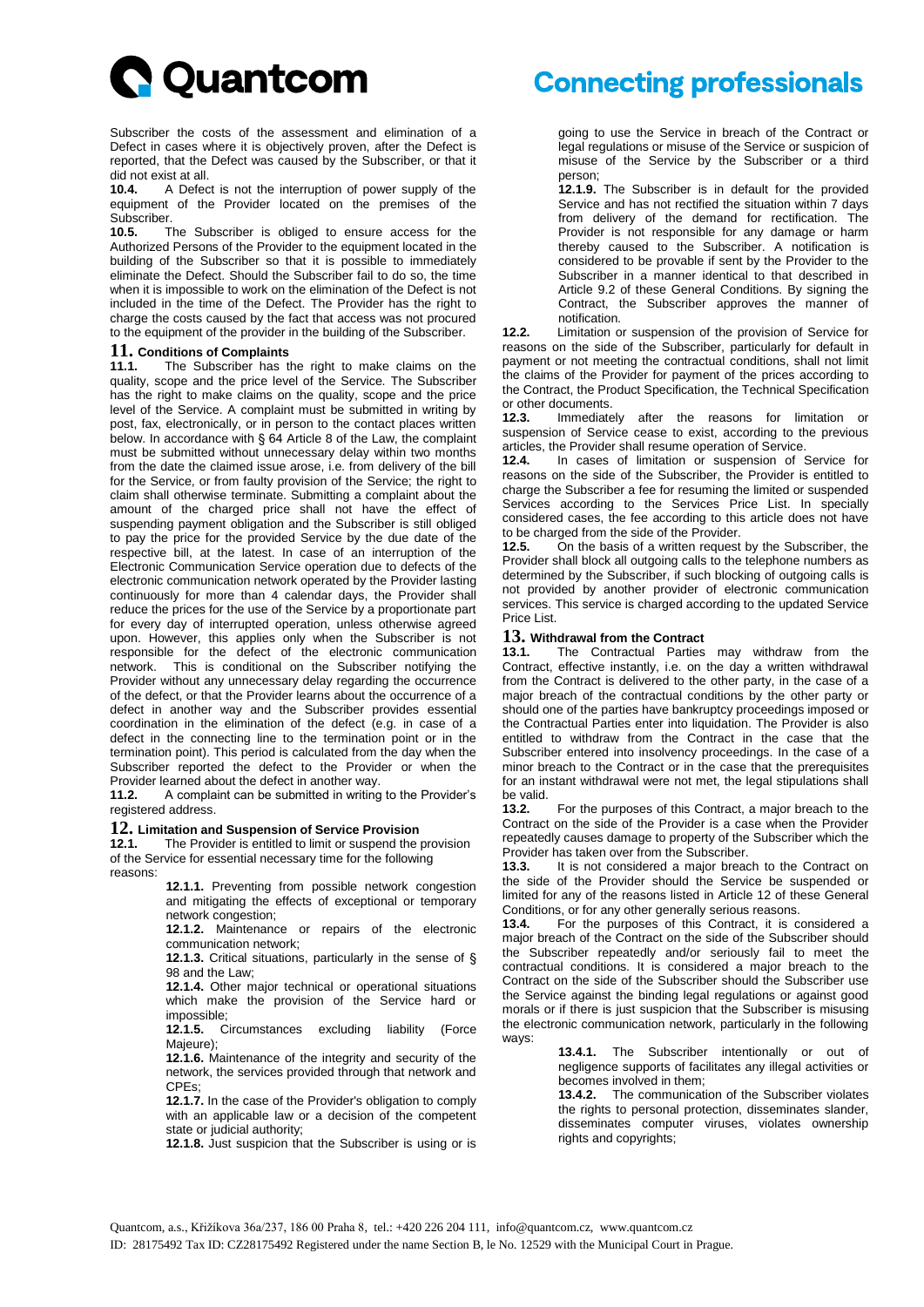

# **Connecting professionals**

**13.4.3.** The Subscriber violates the security of the system or network in an attempt to gain unauthorized access;

**13.4.4.** The Subscriber uses data, systems and networks in an unauthorized way, or tries, examines or tests the vulnerability of systems or networks in an unauthorized way;

**13.4.5.** The Subscriber violates security and authorization procedures without the explicit approval of the owner of the system or network;

**13.4.6.** The Subscriber interferes in Services provided to other Subscribers, host systems or networks with a malicious intention or in contradiction to the law and these Conditions;

**13.4.7.** The Subscriber sends out unsolicited mail and contributes to discussion groups in contradiction to the discussion group rules, or otherwise violates the principles of civil coexistence;

**13.4.8.** The Subscriber makes malicious or harassing calls to other Subscribers, including the Subscribers of other providers of a public telephone service;

**13.4.9.** The Subscriber makes malicious or harassing calls to emergency call numbers.

#### **14. Liability for Damage**

**14.1.** The provider is not obliged to pay to the Subscriber any compensation for damages, including lost profit, arising as a consequence of the suspension of the Service or faulty provision of the Service. The Provider shall not be liable for any damage arising as a consequence of force majeure.<br>**14.2.** In other cases not listed in Art

**14.2.** In other cases not listed in Article 14.1, the Provider shall be liable for real damage proven to be caused by the Provider, except for the cases that exclude liability according to the relevant laws. The Provider is obliged to pay the real proven amount, up to a maximum of CZK 100,000, unless otherwise agreed upon.

**14.3.** If the Subscriber has things in its property or lease deposited on the premises of the Provider, such things are insured pursuant to a contract entered into by the Provider and an insurance company. In the case of an insured event, the Provider bears no liability for lost profit or possible data stored in these things.<br>14.4.

**14.4.** The Provider shall not be responsible for an incorrect charge for Services of for a defective provision of the Service if the Subscriber did not use its right to complain to the Provider regarding such charges or provided Service according to Article 11.1 of the General Conditions.

**14.5.** The Subscriber's access to all services and system interfaces made accessible for the Subscriber by the Provider shall be his own responsibility. The Provider is not liable for any damage caused to the Subscriber in connection with the incorrect use of the services and systems.

**14.6.** The Subscriber is also liable to the Provider to the full extent for damage caused by a third person to whom the Subscriber intentionally or out of negligence enabled the use of the Services or to whom it provided the Service within a business commitment relationship.

## **15. Protection of Confidential Information and Data**

**15.1.** The Contracting Parties undertake to ensure that all information and data concerning the other Contracting Party which arise from the contractual relationship based on the Contract or which they obtain in connection with its performance be processed and used by them only pursuant to generally binding legal regulations (particularly the law on Electronic Communication, Act No. 480/2004 of Coll. on Certain Information Society Services, Act No. 101/2000 of Coll. on the Protection of Personal Data and Amendment to Some Related Acts, Act No. 133/2000 of Coll. on Register of Population and Birth Numbers and Amendment to Some Related Acts), these General Conditions or an agreement between the Contracting Parties. Further information about processing personal data, including information about the rights of the subjects of the data and ways to apply them is available on the

Provider's website in the document *"Rules for Processing Personal Information of Quantcom Customers Following the GDPR".* This pledge also remains valid after termination of the contractual relationship. The Provider will not permit wiretapping, message storing or other kinds of interception or monitoring of messages and data connected with them by any persons other than the Subscribers without the approval of the respective Subscribers, unless otherwise set down in the law.

**15.2.** Operational and localization data can be processed by the Provider without further notice only to the extent essential for provision of the Service, and for the purpose of billing the charges for the Service provided to the Subscriber, and this only for the time determined by a special legal regulation.<br>**15.3.** The Subscriber hereby grants

**15.3.** The Subscriber hereby grants the Provider and companies directly or indirectly controlled by the Provider, or companies directly or indirectly controlled by the same person as the Provider, or companies directly or indirectly controlling the Provider, the approval for the processing of the personal or identification data of the Subscriber, as well as operational and localization data processed out of the scope of the law for the purposes listed below, this throughout the duration period of the subscriber relationship and for 12 months after the termination of the contractual relationship:

**15.3.1.** Use of details of its electronic contact for purposes of spreading business messages in thee sense of § 7 of Act No. 480/2004 of Coll. on Certain Services of Information Society. The business messages are not technical, operational and other information related to the Contract and its appendices;

**15.3.2.** Provision of value added services, if they come into consideration pursuant to the specific type of service, to the extent and duration pursuant to the respective Specification;

**15.3.3.** Use of automated calling systems without human intervention for the purposes of direct marketing; **15.3.4.** Gathering of personal and identification data of the Subscriber for the purpose of publishing a directory of Subscribers, after previous free-of-charge information about the purpose of a printed and electronic directory of Subscribers, which will be available for the public directly or through queries of information services, and about further possibilities of use based on the search functions included in the electronic versions of the directory.

**15.4.** The approval of the processing of data for the purposes pursuant to Article 15.3 is voluntary. The Subscriber has the right to rescind approval of such processing at any time. The granting of approval for the purpose pursuant to Article 15.3.1 does not affect the right of the Subscriber to publish their own data, together with a statement that the Subscriber does not want to be contacted for the purpose of marketing, and the possibility of the Subscriber to verify, or demand a correction or the removal of personal data from the directory.

**15.5.** The Subscriber gives explicit approval for its telephone calls with the operator of the Customers Center of the Provider, with another employee of the Provider or its contractual partner to be monitored by the Provider and recorded, exclusively for the purpose of internal checks on the quality of the provided Services, increasing their quality and protection of just interests of the Provider, and the Subscriber approves of the respective recording of the telephone call being backed up for the necessary time by the Provider.

**15.6.** The Subscriber hereby authorizes the Provider to pass the data obtained for the purposes stated in Article 15.3 for processing by third parties which provide the Provider with the particular following services – marketing support, publication of directories or provision of value added services.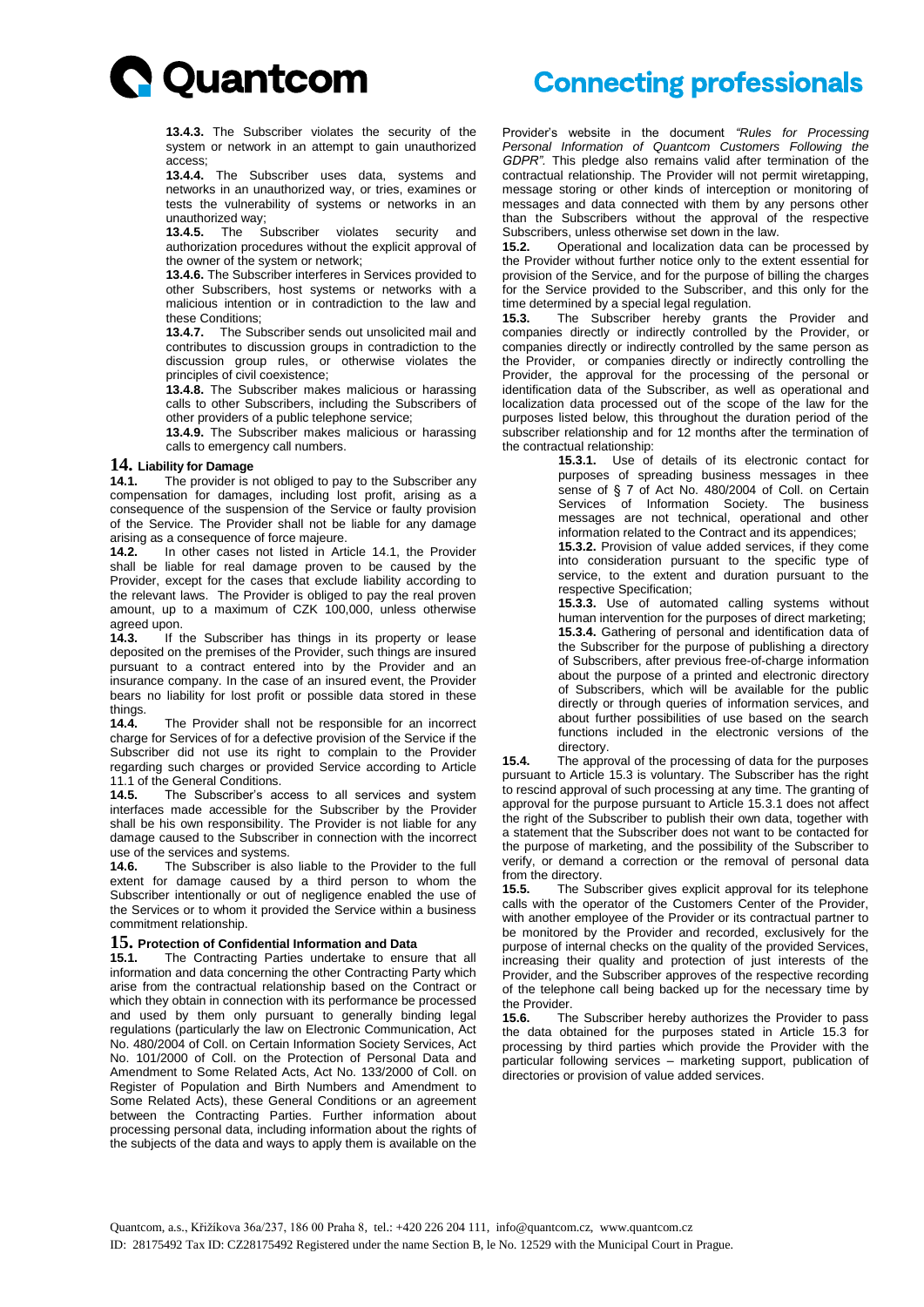

**15.7.** With respect to all calls to emergency call numbers, the Provider is obliged to make localization and other data that

facilitate the caller's identity be immediately available to the entity operating the center for the reception of such calls.

**15.8.** The Subscriber takes into account that messages and the related data connected to them the Subscriber exchanges or transmits with the Provider's contact point through the publicly accessible electronic communication Service can be monitored by the Provider, exclusively for the purpose of recording transactions, internal audit of provided Services (increasing their quality), as well as the protection of the rights of the Provider. Monitoring is specifically understood as recording.

**15.9.** Both the Provider and the Subscriber are obliged to maintain secrecy on confidential information related to important conditions of the Contract, and on confidential information obtained in the course of negotiations and in the implementation of the Contract. This information can be provided to third persons only in case set down by the law or after a mutual agreement.<br>15.10 The Provider is not responent

**15.10.** The Provider is not responsible for unauthorized persons' access to information transmitted in the network, unless it occurs through the fault of the Provider.<br>15.11 The Subscriber ara

**15.11.** The Subscriber grants the Provider approval to list its data in the Provider's reference document.

### **16. Duration, Alteration and Termination of the Contract**

**16.1.** The Contract is concluded in writing for an indefinite period except for cases specified in Article 3.2. The Contract shall bear an Authorized Signature from each of the Contracting Parties.<br>16.2.

**16.2.** The Contract can be altered in writing through numbered amendments to the Contract signed by both Contracting Parties, or through the replacement of a valid Product or Technical Specification with a new Product or Technical Specification, with the Order signed by both Contracting Parties.

**16.3.** The transfer of the obligations and rights of the Subscriber to a third party can be carried out only with the written approval of the Provider.

**16.4.** If there is an alteration or termination of the Contract prior to the start of Service, the Subscriber is obliged to pay to the Provider any costs arising from such action.

**16.5.** The contractual relationship shall end when the agreed time expires, by cancellation, withdrawal of one the Contracting Parties from the contractual relationship, by death or end of the Subscriber, or by the agreement of the Contractual Parties.

**16.6.** The Provider is entitled to unilaterally alter the General Conditions to a reasonable extent. In the case of a major alteration to the General Conditions, the Provider is obliged to publish the information about this change at each of its places of business, with a method that allows remote access no later than 1 month before this change comes into effect; the Provider shall also inform the Subscriber about this change. If the change is concerned with major requisites of the contract, written in Article 1 Letter c) to p) and r) of law n. 127/2005 of Coll., the Subscriber is also entitled to withdraw from the contract as of the date this alteration comes into effect, without any sanctions if the Subscriber does not accept the new conditions. The Subscriber shall not have this right if such changes occur on the basis of a generally binding legal regulation, a ruling of an administration body or court or if the Provider, after the objection of the Subscriber in regard to the worsening of the contractual conditions, maintains the original contractual conditions valid for the Subscriber.

**16.7.** In other cases, unless otherwise stated contractually or in these conditions, the Contracting Parties can cancel the Contract for an indefinite period without giving any reasons with a thirty-day cancellation period.

**16.8.** The cancellation period starts to run from the day following the day of the delivery of the written notice to the other party. Unless otherwise specified contractually, the cancellation period applies to every part of the Contract and/or the Service

and/or the Order and/or the Product Specification and/or the Technical Specification separately.<br>**16.9.** The Contract can be cance

**16.9.** The Contract can be cancelled by written agreement of both Contracting Parties.

**16.10.** Immediately after termination of the Service, the Subscriber is obliged to return all the tangible and intangible assets lent by the Provider for the purpose of Service operation. In a case when the Subscriber repeatedly fails to do so within 14 calendar days after service termination and the demand to return of the property, the Provider has the right to demand a contractual penalty amounting to the equipment purchase price multiplied by 1.5.

**16.11.** A written reminder, cancellation or withdrawal from the Contract is considered to be delivered as of the day of their actual delivery, but at the latest, on the third working day following the day the written reminder, cancellation or withdrawal was handed over to be delivered at the address of the other Contracting Party, as written in the Contract.<br>16.12. If a Contracting

**16.12.** If a Contracting Party does not take delivery of other written documents than stated in Article 16.11 within 14 days from the day it was at the mail carrier, this written document shall be considered delivered as of the last day of the period, even if the addressee has not learned of its placement.

**16.13.** Withdrawal from the Contract, cancellation of the Contract or expiry of the Contract does not imply cessation of the right of the Contracting Party to compensation for damage or a contractual penalty, if previously agreed. All obligations shall be settled within 30 calendar days after the end of the contractual relationship.

### **17. Joint and Final Provisions**

**17.1.** The contractual relationship between the Provider and the Subscriber is governed specifically by Act No. 127/2005 of Coll. on Electronic Communication, as amended; Act No. 513/1991 of Coll. Commercial Code, as amended Act No. 40/1964 of Coll. Civil Code, as amended. Disputes related to the subject of the contractual relationship arising from the Contract will first be tried to be resolved amicably, then by administrative or court proceedings.

**17.2.** For the purposes of these General Conditions, a written document is considered to be delivered when:

- It was delivered and received by the other Contracting Party personally;
- It was delivered by an entity providing postal services to the address which was announced as the latest by the Subscriber. Also, a consignment is considered to be delivered when its receipt was refused by the addressee, or when it was not withdrawn by the addressee in the post deposit period;
- It was delivered electronically, specifically in the form of an e-mail or a fax message; written documents concerning the closing, ending or altering of the Contract and other Documents agreed in paper form cannot be delivered in this way;
- It was delivered in another way pursuant to these General Conditions.

**17.3.** In the case of the existence of a foreign language version of the Contract Documents, their Czech version is always binding.

**17.4.** In a case where Contract Documents come into direct contradiction, priority is given to the provisions of the documents in the following ranking: the Order, the Product Specification, the Contract, the Numbered Contract Amendments, the Service Level Agreement, the Technical Specification, the General Conditions, the Operational Conditions, and the Price List.

**17.5.** The termination of the effectiveness of the Contract shall not mean the termination of the obligation that has arisen for the Contracting Parties from the Contract, the Order, the Product Specification, the Technical Specification, the General Conditions or other Contract Documents.

**17.6.** At least 1 month before the alteration of these General Conditions or another part of the Contract come into effect, the Provider shall publish information about such alteration in each of